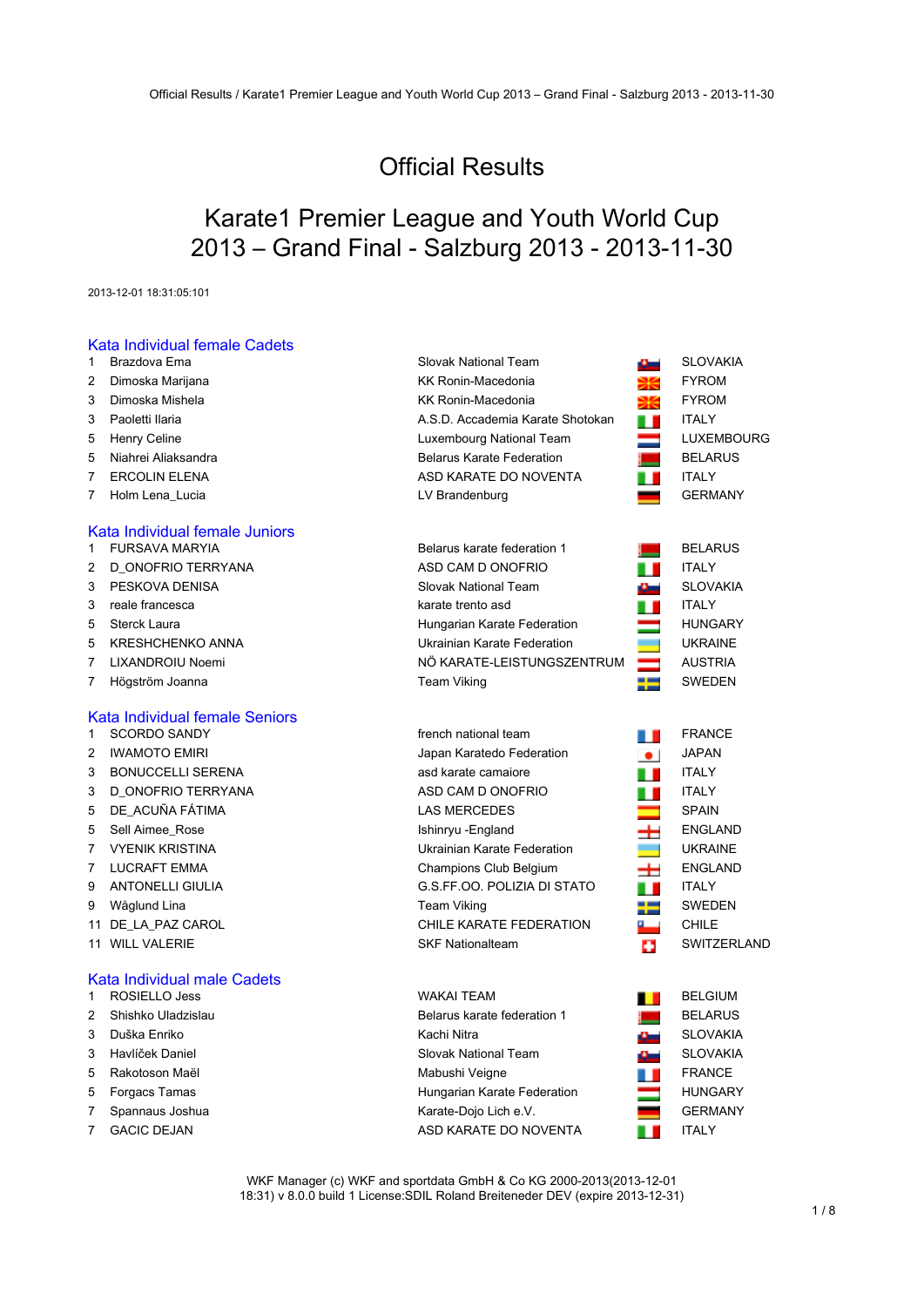CROATIAN KARATE UNION CROATIA

Hungarian Karate Federation **HUNGARY** 

french national team FRANCE

ITALY

| LOVIC LUKA<br>9 |  |
|-----------------|--|
|-----------------|--|

# Kata Individual male Juniors<br>1 Koch Szabolcs

- 
- 2 Dávid Samuel **Kachi Nitra SLOVAKIA**<br>A SLOVAKIA
- 3 ALAMO\_MAYORDOMO ANTONIO ALAMO-KARATE SPAIN
- 3 Struger Jan AUSTRIA ASKÖ Karateclub Feldkirchen **III** AUSTRIA
- 5 Henriques Emidio **Luxembourg National Team** LUXEMBOURG
- 5 Szczypkowski Maksymilian UKS Hitotsu Ostrzeszów POLAND
- 7 Alekseev Maksim Slavakarate Slavakarate Slavakarate RUSSIAN FEDERATION
- 7 Kupriyanov Artem **Xupriyanov Artem Statem Statem Article Article Article Article Article Article Article Article Article Article Article Article Article Article Article Article Article Article Article Article Article Art**
- 9 BRMBOTA DORIAN CROATIAN CROATIAN KARATE UNION THE CROATIA
- 9 ISIC FERRI **ERRI KARATA KARATA KARATA KARATA KARATA KARATA KARATA KARATA KARATA KARATA KARATA KARATA KARATA K**

## Kata Individual male Seniors<br>1 DACK MINH

- 
- 2 MONTARELLO ENZO french national team **FRANCE**
- 3 PETRONI GABRIELE Spazio Spazio Sport Forte dei Marmi ITALY
- 3 FABIAN PETER SIDVAK National Team SIDVAKIA
- 5 Caliskan Arslan Turkish National Team Turkish National Team Turkish National Team Turkish National Team Turkish National Team Turkish National Team Turkish National Team Turkish National Team Turkish National Team Turkis
- 5 Lau Chi\_Ming Hong Kong, China HONG KONG
- 7 Urik Matej **Kachi Nitra Nitra SLOVAKIA**
- 7 BRANCALEON LUCA CENTRO SPORTIVO ESERCITO
- 9 KLAUSBERGER SIMON **Einer Einer Einer Gesterreichischer Karatebund** AUSTRIA
- 9 Pohanka Marek Czech Karate National Team CZECH REPUBLIC
- 11 Caeiros Jorge **Clube Karaté Bobadela** PORTUGAL
- 11 GRANDE FRANCESCO CENTRO KARATE RICCIONE 1 ITALY

### Kata Team female Seniors

| 1             | Serbia Kata Team female<br>- Zeravic Dunja<br>- Stepanovic Ivana<br>- Jaksic Milana                                | Serbia National Team          | ng m | <b>SERBIA</b>  |
|---------------|--------------------------------------------------------------------------------------------------------------------|-------------------------------|------|----------------|
| $\mathcal{P}$ | <b>Belarus Karate Fediration</b><br>- SMALIAKOVA ANASTASIYA<br>- FURSAVA MARYIA                                    | Belarus karate federation 1   |      | <b>BELARUS</b> |
| 3             | - FURSAVA ALIAKSANDRA<br><b>Belarus</b><br>- YERMAKOVA SVIATLANA<br>- Herashchanka Nadzeya<br>- Chuprys Anastasiya | Belarus Karate Federation     |      | <b>BELARUS</b> |
| 3             | Bayerischer Karate Bund<br>- ALBERS MARINA<br>- BEINVOGL MARIE SUSANNE<br>- KIRCHNER LISA_MARIE                    | Bayerischer Karate Bund e. V. |      | <b>GERMANY</b> |
| 1             | <b>Kata Team male Seniors</b><br><b>CROATIA</b><br>- ERMENC IVAN<br>- MASKARIN FRANJO<br>- PADOVAN DAMJAN          | <b>CROATIAN KARATE UNION</b>  | 33   | <b>CROATIA</b> |
|               | 2 ligue 93<br>- JEANNOT LUCAS<br>- MONIN GEOFFROY<br>- ZEMOURI AHMED                                               | LIGUE 93 KARATE               |      | <b>FRANCE</b>  |
| 3             | a.s.d. CENTRO KARATE SPORTIVO                                                                                      | asd CENTRO KARATE SPORTIVO    |      | <b>ITALY</b>   |

ROMA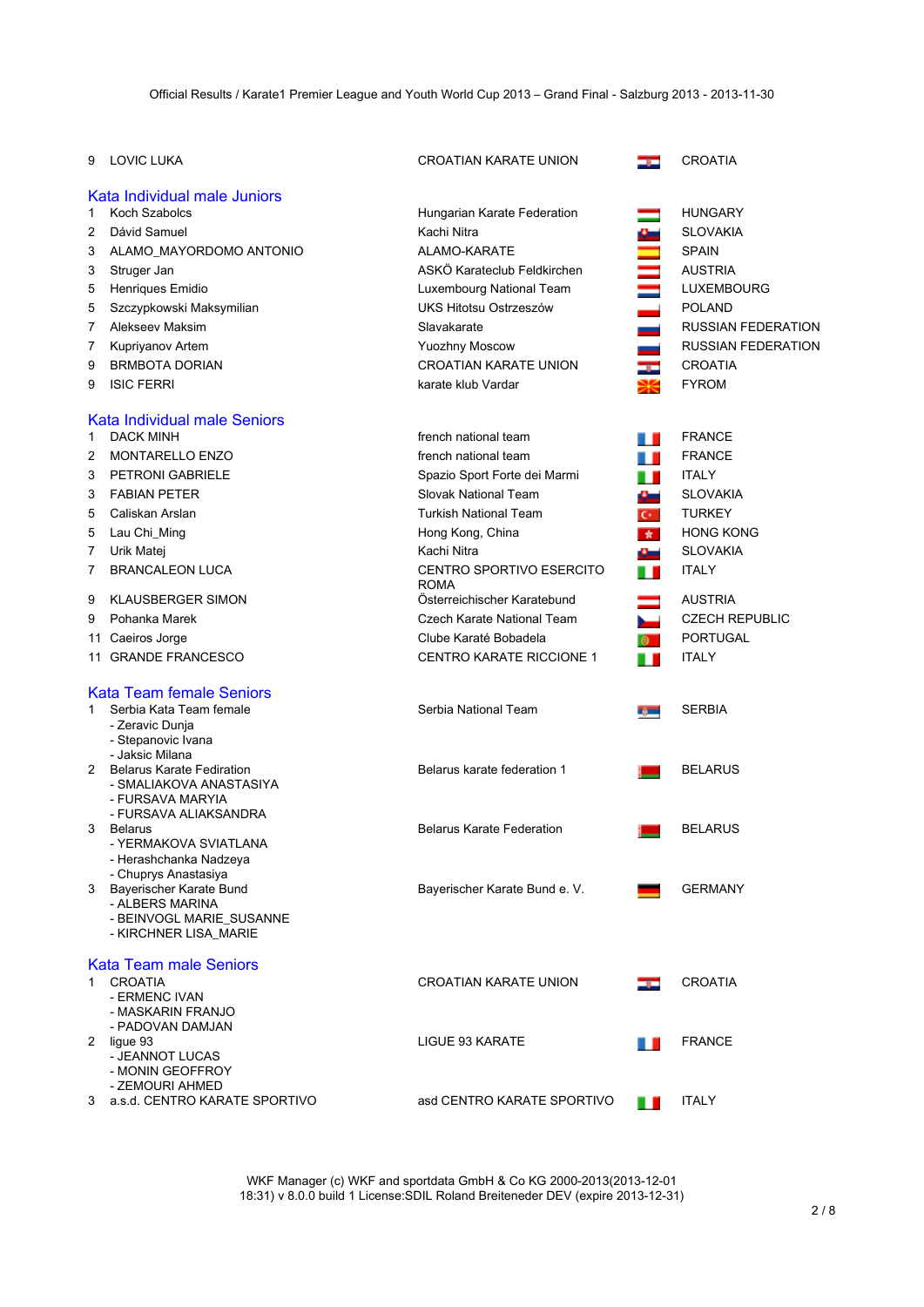|   | - LOSI RICCARDO                                           |                              |    |                       |
|---|-----------------------------------------------------------|------------------------------|----|-----------------------|
|   | - Garda Alan                                              |                              |    |                       |
| 3 | - PE OSCAR<br><b>AUSTRIA</b>                              | Osterreichischer Karatebund  |    | <b>AUSTRIA</b>        |
|   | - KLAUSBERGER SIMON                                       |                              |    |                       |
|   | - KASERER THOMAS                                          |                              |    |                       |
|   | - ERLENWEIN CHRISTOPH                                     |                              |    |                       |
| 5 | Austria                                                   | Österreichischer Karatebund  |    | <b>AUSTRIA</b>        |
|   | - Erlenwein Michael<br>- Buchinger Lukas                  |                              |    |                       |
|   | - Buchinger Christoph                                     |                              |    |                       |
| 5 | Fesam kata Team                                           | <b>FESAM</b>                 |    | <b>SAN MARINO</b>     |
|   | - Nale Matteo                                             |                              |    |                       |
|   | - Parisi Massimo                                          |                              |    |                       |
|   | - Pelino Andrea                                           |                              |    |                       |
|   | Kumite Individual female Cadets -47 kg                    |                              |    |                       |
| 1 | Vidová Rebeka                                             | Slovak National Team         | سد | <b>SLOVAKIA</b>       |
| 2 | Grabska Daria                                             | Champion-Team K.K Łódź       |    | <b>POLAND</b>         |
| 3 | Queck Michaela                                            | German Karate Federation     |    | <b>GERMANY</b>        |
| 3 | Burgerová Monika                                          | Czech Karate National Team   |    | <b>CZECH REPUBLIC</b> |
|   | rondinella melania                                        | mizar center                 |    | <b>ITALY</b>          |
| 5 |                                                           |                              |    |                       |
| 5 | <b>Bugur Gizem</b>                                        | SC Banzai Berlin             |    | <b>GERMANY</b>        |
| 7 | Espiosa_Lopez María                                       | Club de karate KIDOKAN       |    | <b>SPAIN</b>          |
|   | Kumite Individual female Cadets -54 kg                    |                              |    |                       |
| 1 | <b>VRETENAR ANA</b>                                       | <b>CROATIAN KARATE UNION</b> |    | <b>CROATIA</b>        |
| 2 | Lirisman Li                                               | Spordiklubi Budo             |    | <b>ESTONIA</b>        |
| 3 | Mauer Gina-Marie                                          |                              |    | <b>GERMANY</b>        |
|   | Moser Simone                                              | LV Brandenburg               |    |                       |
| 3 |                                                           | Salzburger Karateverband     |    | <b>AUSTRIA</b>        |
| 5 | Dimoska Mishela                                           | KK Ronin-Macedonia           |    | <b>FYROM</b>          |
| 5 | Nilsson Anna-Johanna                                      | Team Viking                  | ╄  | <b>SWEDEN</b>         |
| 7 | Protsenko Anna                                            | Ukrainian Karate Federation  |    | <b>UKRAINE</b>        |
| 7 | Röhl Josephine                                            | German Karate Federation     |    | <b>GERMANY</b>        |
|   |                                                           |                              |    |                       |
|   | Kumite Individual female Cadets +54<br><b>Ziller Lora</b> |                              |    |                       |
| 1 |                                                           | Salzburger Karateverband     |    | <b>AUSTRIA</b>        |
| 2 | Boussebaa Aicha                                           | Hungarian Karate Federation  |    | <b>HUNGARY</b>        |
| 3 | Dzyachkova Anastasiya                                     | Belarus karate federation 1  |    | <b>BELARUS</b>        |
| 3 | Vorderleitner Nina                                        | Salzburger Karateverband     |    | <b>AUSTRIA</b>        |
| 5 | RIZZO ELISA                                               | LKI ASD GIN.ANGEL FIUMICINO  |    | ITALY                 |
| 5 | Sirosh lelyzaveta                                         | Ukrainian Karate Federation  |    | <b>UKRAINE</b>        |
| 7 | Kolf Saffron                                              | KarateKenamju Haarlem        |    | NETHERLANDS           |
| 7 | Schroeter Madeleine                                       | German Karate Federation     |    | <b>GERMANY</b>        |
| 9 | Damjanovic Matina                                         | Serbia National Team         |    | <b>SERBIA</b>         |
| 9 | Dos_Santos Sabrina                                        | Luxembourg National Team     |    | <b>LUXEMBOURG</b>     |
|   |                                                           |                              |    |                       |
|   | Kumite Individual female Juniors -48 kg                   |                              |    |                       |
| 1 | <b>BERULEC MONIKA</b>                                     | <b>CROATIAN KARATE UNION</b> |    | <b>CROATIA</b>        |
| 2 | <b>Palkovits Nikolett</b>                                 | Hungarian Karate Federation  |    | <b>HUNGARY</b>        |
| 3 | Kuijper Yamaika                                           | Karate DO Bond Netherland    |    | <b>NETHERLANDS</b>    |
| 3 | Kiss Reka                                                 | Hungarian Karate Federation  |    | <b>HUNGARY</b>        |
| 5 | Negovanovic Dragana                                       | Serbia National Team         |    | <b>SERBIA</b>         |
|   |                                                           |                              |    |                       |
|   | Kumite Individual female Juniors -53 kg                   |                              |    |                       |
|   | Banaszczyk Dorota                                         | Klub Sportowy Olimp Łódź     |    | <b>POLAND</b>         |
|   |                                                           |                              |    |                       |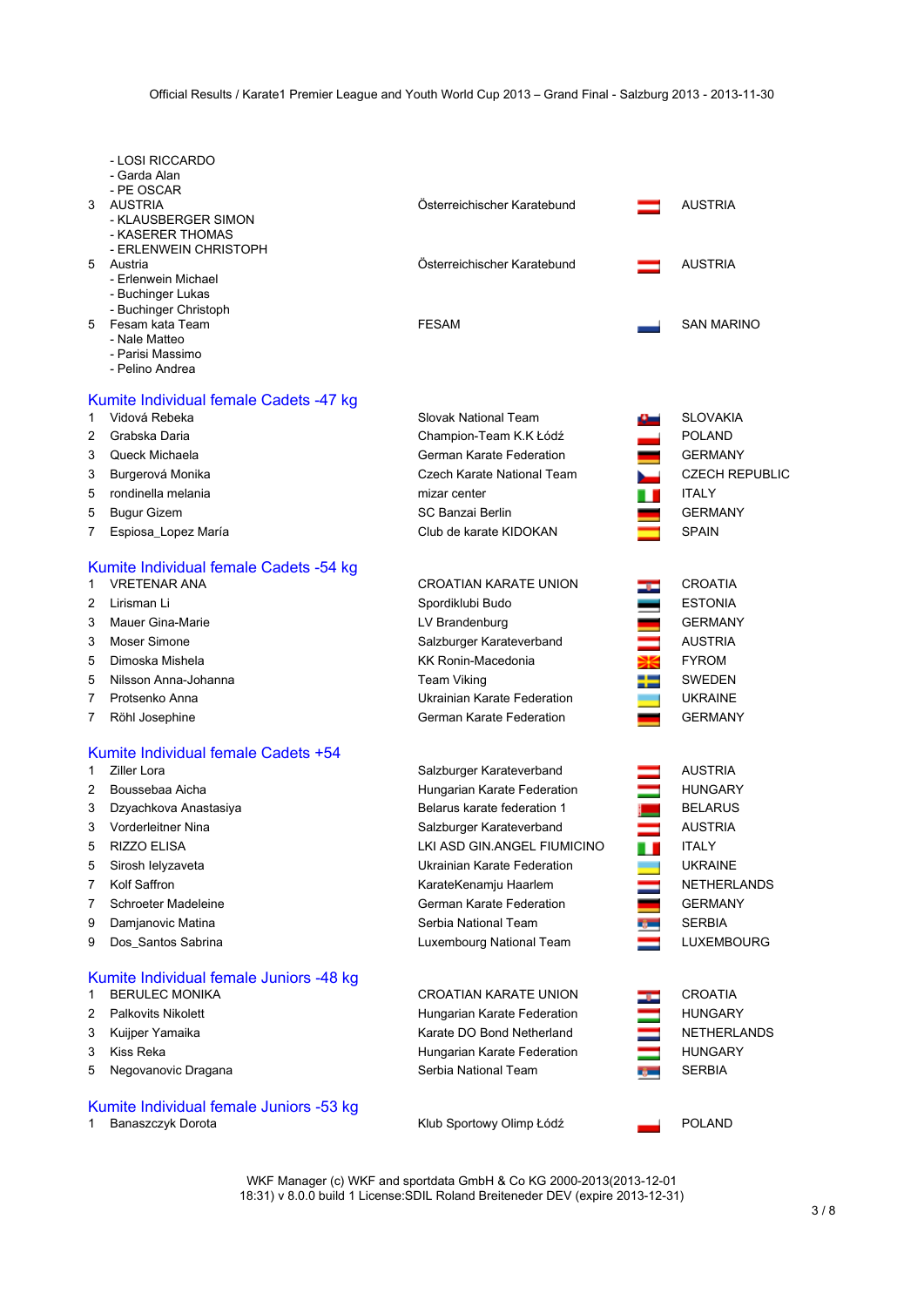- 2 Lallo Viola **Budokan Monelupe** ITALY
- 
- 
- 
- 
- 

### Kumite Individual female Juniors -59 kg

- 
- 
- 
- 
- 
- 
- 

### Kumite Individual female Juniors +59 kg

- 1 Boisvenue Camelie **Team Canada** CANADA Team Canada CANADA
- 2 Kunos Zsuzsanna **Hungarian Karate Federation** HUNGARY
- 3 Pál Timea **Hungarian Karate Federation** Hungarian Karate Federation **HUNGARY**
- 3 Janouchová Lucie Czech Karate National Team CZECH REPUBLIC
- 5 Korndon Alexandra **National Salzburger Karateverband AUSTRIA**
- 5 Metti Sara **A.S.D. Accademia Karate Shotokan** ITALY
- 7 Grimm Charlotte **Bushido Waltershausen** GERMANY
- 7 ZORIC MAJA CROATIAN KARATE UNION CROATIA
- 9 Sticht Patricia **Askö SeiBuKan Linz** Australianus Askö SeiBuKan Linz **AUSTRIA**

### Kumite Individual female Seniors +68

- 1 CLAVIEN FANNY SALL SKF Nationalteam CLAVIEN FANNY
- 2 Nortan Vanesca\_Tania Netherland Karate DO Bond Netherland Netherland NETHERLANDS
- 3 TATAROVA DOMINIKA SIDO Slovak National Team SLOVAKIA
- 3 FLORENTIN ANNE LAURE french national team **FRANCE**
- 5 van\_der\_Voort Ciska Netherland Karate DO Bond Netherland Netherland NETHERLANDS
- 5 Rufer Angela Shuyukan Karate Dojo Rüti SWITZERLAND
- 7 Babic Tamara Serbia National Team Serbia National Team SERBIA
- 7 Carey Holly welsh bushi-kai WALES

### Kumite Individual female Seniors -50

- 
- 
- 
- 3 RECCHIA ALEXANDRA **FRANCE french national team** FRANCE
- 
- 
- 
- 

### Kumite Individual female Seniors -55

- 
- 
- 
- 
- 

3 Chovancová Alexandra Slovak National Team SLOVAKIA 3 Dol Iryna Ukrainian Karate Federation UKRAINE 5 Neumann Lara **Karate Team KSC Puderbach** GERMANY 5 Burnett Rebecca **Hyo Gen Do / Kaizen Night Community** UNITED KINGDOM 7 BRATANIC MARINA **CROATIAN KARATE UNION THE CROATIA** 

1 Malsch Ruth Bayerischer Karate Bund e. V. GERMANY 2 Klappe Lizzy **Network Contract Contract Contract Contract Contract Contract Contract Contract Contract Contract Contract Contract Contract Contract Contract Contract Contract Contract Contract Contract Contract Contract** 3 Maksic Dunia **Serbia National Team SERBIA** SERBIA 3 RICCARDI FEDERICA LKI ASD TEAM KARATE LADISPOLI IN TALY 5 Priewasser Julia **Salzburger Karateverband** AUSTRIA 5 Gojak Amila **Lating Australia** Lating Steiermark **Australia Australia Australia Australia** Australia 7 Biondo Sara **ACADEMY PONTE DI PIAVE ASD** ITALY

1 PLANK BETTINA Österreichischer Karatebund AUSTRIA 2 Kryva Kateryna Ukrainian Karate Federation UKRAINE 3 Virk Jusleen New York 10 and Team Canada New York II CANADA 5 MOLNÁR Réka Kowax Sportgyesület HUNGARY



WKF Manager (c) WKF and sportdata GmbH & Co KG 2000-2013(2013-12-01 18:31) v 8.0.0 build 1 License:SDIL Roland Breiteneder DEV (expire 2013-12-31)

1 KUMIZAKI VALERIA Brazil BRAZIL 2 THOUY EMILIE **french national team** FRANCE 3 HASANI ALESSANDRA Karate Nakayama ITALY 3 CARDIN SARA ACADEMY PONTE DI PIAVE ASD ITALY 5 SCHWARTZOVA ZUZANA SIDO Slovak National Team SLOVAKIA

5 Yip Mut\_Yiu Hong Kong, China HONG KONG 7 Ou Aissa Isra Karateschool Fightin Nabil Network NETHERLANDS 7 MARCHUK DARYNA Ukrainian Karate Federation UKRAINE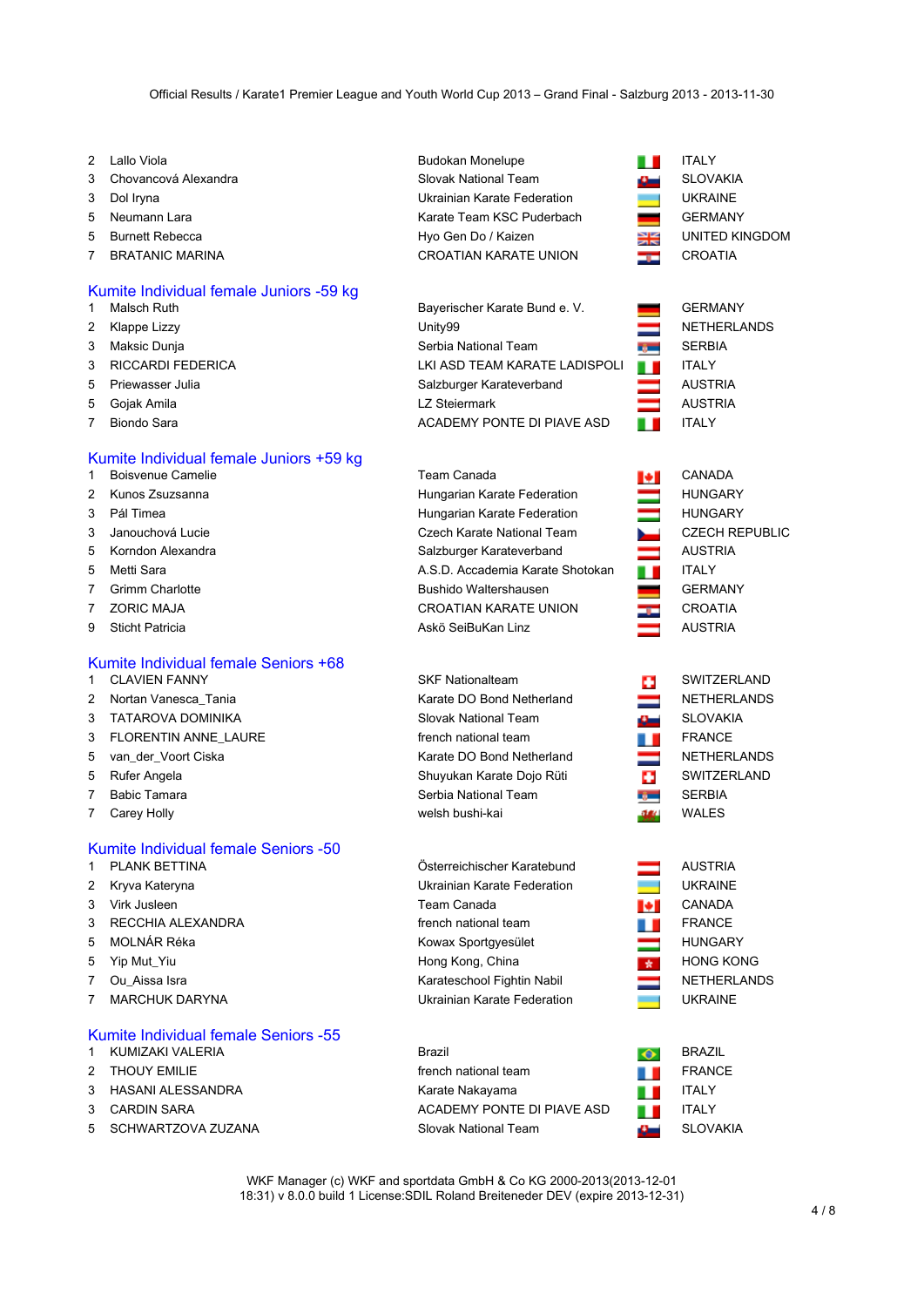| 5              | Nováková Eva                         | Slovak National Team               |                          | <b>SLOVAKIA</b>        |
|----------------|--------------------------------------|------------------------------------|--------------------------|------------------------|
| $\mathbf{7}$   | <b>Wastell Charlotte</b>             | Kaizen Central                     | +                        | <b>ENGLAND</b>         |
| 7              | <b>GRGAC JELENA</b>                  | <b>CROATIAN KARATE UNION</b>       | ŋ.                       | <b>CROATIA</b>         |
| 9              | Logvinenko Mariia                    | Ukrainian Karate Federation        | $\overline{\phantom{0}}$ | <b>UKRAINE</b>         |
|                | Kumite Individual female Seniors -61 |                                    |                          |                        |
| $\mathbf{1}$   | <b>LENARD ANA</b>                    | <b>CROATIAN KARATE UNION</b>       | در                       | <b>CROATIA</b>         |
| $\mathbf{2}$   | Cvkota Sanja                         | Serbia National Team               | īд.                      | <b>SERBIA</b>          |
| 3              | <b>KAUP STEPHANIE</b>                | Österreichischer Karatebund        |                          | <b>AUSTRIA</b>         |
| 3              | <b>WILLIAMS NATALIE</b>              | Beckenham Renshinkai               | $\pm$                    | <b>ENGLAND</b>         |
| 5              | Tjasa Ristic                         | Karate klub Kranj                  | ست                       | <b>SLOVENIA</b>        |
| 5              | DE_VOS NELE                          | Vlaamse Karate Federatie           | H                        | <b>BELGIUM</b>         |
| $\overline{7}$ | KOPUNOVA MIROSLAVA                   | <b>Slovak National Team</b>        | æ.                       | <b>SLOVAKIA</b>        |
| 7              | <b>IGNACE LUCIE</b>                  | french national team               | n n                      | <b>FRANCE</b>          |
| 9              | Stubleva Alexandra                   | <b>KK NIKON</b>                    | _                        | <b>BULGARIA</b>        |
| 9              | Ferreira Rayane                      | Brazil                             | $\bullet$                | <b>BRAZIL</b>          |
|                | 11 DELLA_ROSA FRANCESCA              | A.S.D.MABUNI CLUB CIVITAVECCHIA    |                          | <b>ITALY</b>           |
|                | Kumite Individual female Seniors -68 |                                    |                          |                        |
| $\mathbf{1}$   | <b>BUCHINGER ALISA</b>               | Österreichischer Karatebund        |                          | <b>AUSTRIA</b>         |
| 2              | <b>TUBIC IVONA</b>                   | <b>CROATIAN KARATE UNION</b>       | ŋ.                       | <b>CROATIA</b>         |
| 3              | Karwacinski Kate                     | <b>Barking Abbey Ishinryu</b>      | Ŧ                        | <b>ENGLAND</b>         |
| 3              | <b>SALES AZRA</b>                    | <b>CROATIAN KARATE UNION</b>       | ÷                        | <b>CROATIA</b>         |
| 5              | <b>WARDA KAMILA</b>                  | POLISH KARATE FEDERATION           | -                        | <b>POLAND</b>          |
| 5              | <b>BEBEK IVANA</b>                   | <b>CROATIAN KARATE UNION</b>       | لى<br>م                  | <b>CROATIA</b>         |
| 7              | <b>SELTER SINA</b>                   | Bunkai Haren                       | m.                       | <b>GERMANY</b>         |
| 7              | ABAT AYSE_MELIS                      | Karate Team Finland                | ÷                        | <b>FINLAND</b>         |
| 9              | Nikolic Nevena                       | Serbia National Team               | $\bullet$                | <b>SERBIA</b>          |
| 9              | Comagic Ivana                        | Belgrade karate federation         | <b>Report</b>            | <b>SERBIA</b>          |
|                | Kumite Individual male Cadets -52 kg |                                    |                          |                        |
| 1              | FERRAIOLO ROBERTO                    | SHIRAI CLUB S. VALENTINO           | m n                      | <b>ITALY</b>           |
| 2              | PANORANO ROBERTO                     | SHIRAI CLUB S. VALENTINO           | n r                      | <b>ITALY</b>           |
| 3              | ROSIELLO Jess                        | <b>WAKAI TEAM</b>                  | П                        | <b>BELGIUM</b>         |
| 3              | Melekhin Oleg                        | Belarus karate federation 1        |                          | <b>BELARUS</b>         |
| 5              | Kanagasingam Kajith                  | <b>CACV KARATE</b>                 | Ш                        | <b>FRANCE</b>          |
| 5              | Toennis Nils                         | German Karate Federation           |                          | <b>GERMANY</b>         |
| 7              | Neves Jordan                         | Luxembourg National Team           | ═                        | LUXEMBOURG             |
| 7              | Primožič Tit                         | Karate KLUB KOLEKTOR IDRIJA        |                          | <b>SLOVENIA</b>        |
| 9              | Deger Alper                          | <b>KARATE VORARLBERG</b>           |                          | <b>AUSTRIA</b>         |
|                | Kumite Individual male Cadets -57 kg |                                    |                          |                        |
| 1              | Gienov Mykola                        | Ukrainian Karate Federation        |                          | <b>UKRAINE</b>         |
| 2              | Ilic Stefan                          | Karate klub Obilic Kozarska Dubica | N                        | BOSNIA AND HERZEGOVINA |
| 3              | DREMPETIC BRUNO                      | <b>CROATIAN KARATE UNION</b>       | دود                      | <b>CROATIA</b>         |
| 3              | Kurayedau Aleh                       | Belarus karate federation 1        | ш                        | <b>BELARUS</b>         |
| 5              | Lazic Danilo                         | Karate klub Obilic Kozarska Dubica | N                        | BOSNIA AND HERZEGOVINA |
| 5              | Lazic Marko                          | Karate klub Obilic Kozarska Dubica | N                        | BOSNIA AND HERZEGOVINA |
| 7              | ucar flavio                          | mizar center                       | n n                      | <b>ITALY</b>           |
| 7              | Chabanenko Yurii                     | Ukrainian Karate Federation        | <b>Contract Contract</b> | <b>UKRAINE</b>         |
|                | Kumite Individual male Cadets -63 kg |                                    |                          |                        |
| 1.             | <b>HOVAN ALEN</b>                    | CROATIAN KARATE UNION              |                          | <b>CROATIA</b>         |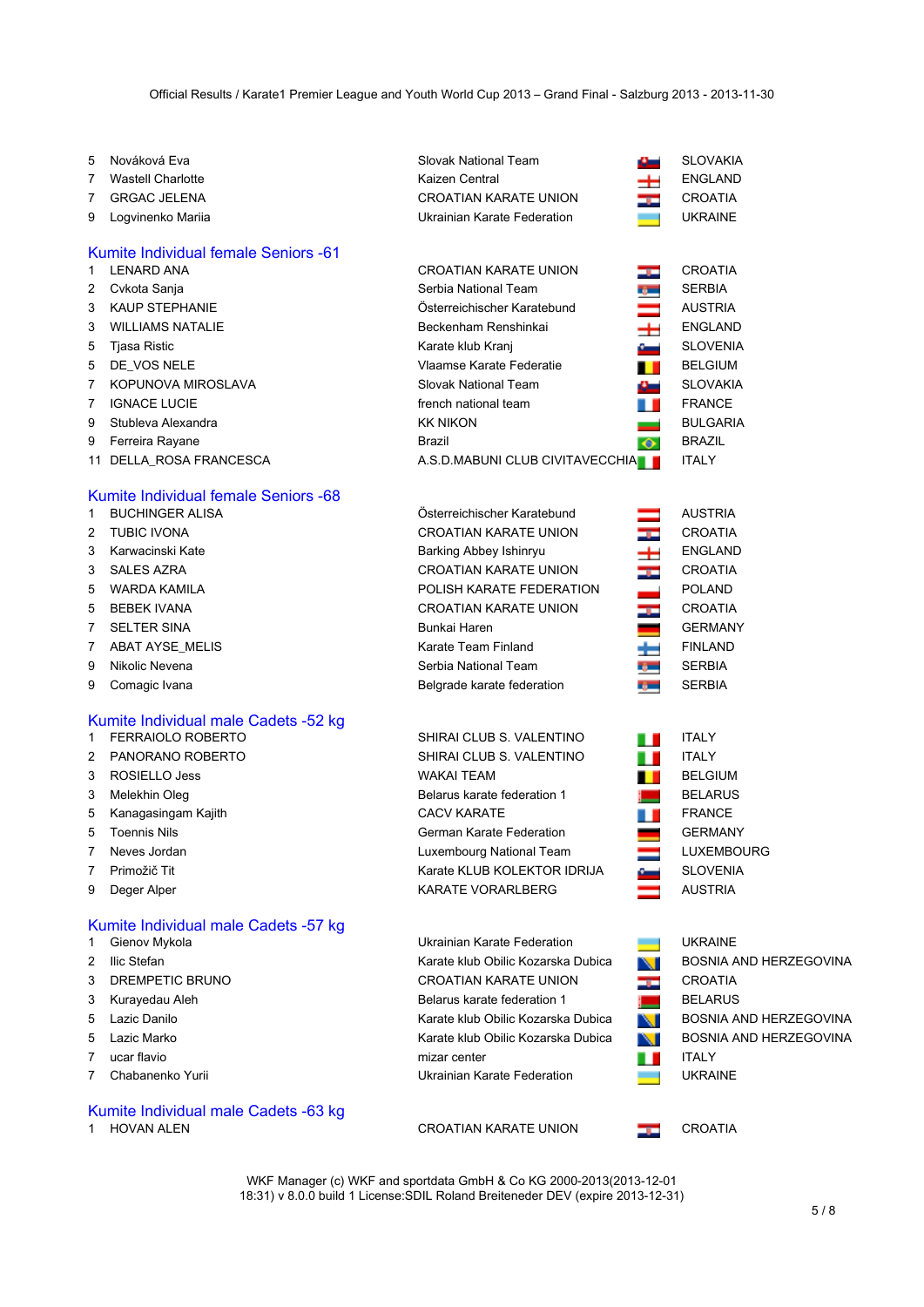- 2 Chitidze Andrii **New York China Andrii Ukrainian Karate Federation** Chitidze Andrii UKRAINE
- 
- 
- 
- 
- 
- 

### Kumite Individual male Cadets -70 kg

- 
- 
- 
- 
- 
- 
- 

# Kumite Individual male Cadets +70 kg<br>1 Toroshanko Andrii

- 
- 
- 
- 
- 
- 
- 

# Kumite Individual male Juniors -55 kg

- 
- 
- 
- 
- 
- 

### Kumite Individual male Juniors -61 kg

- 
- 
- 
- 
- 
- 
- 
- 
- 

### Kumite Individual male Juniors -68 kg

- 
- 
- 3 Custinne Julien **Champions Club** BELGIUM Champions Club
- 
- 
- 

3 Szilagyi David **Hungarian Karate Federation** HUNGARY 3 Pucar Velibor Serbia National Team SERBIA 5 MAZUR MAKSYM Ukrainian Karate Federation UKRAINE 5 Baun Marcel German Karate Federation GERMANY 7 PARRIS BLEU PC KARATE ACADEMY UNITED KINGDOM 7 SAHINI ARON **CROATIAN KARATE UNION CROATIAN CROATIAN** 

1 Dorde Salapura Serbia National Team SERBIA SERBIA 2 Grikhovodov Nikita Ukrainian Karate Federation UKRAINE 3 Zabara Valentyn Ukrainian Karate Federation UKRAINE 3 Bauer Maximilian Communication German Karate Federation CHE GERMANY 5 giannotti davide dose dojo karate lucca in a iTALY ITALY 5 pietromarchi lorenzo **mizar center** in the mizar center ITALY 7 Sargsyan Grigor **Armenian National Federation of** Armenian National Federation of Shorin-Ryu karate

Ukrainian Karate Federation **National Contracts** UKRAINE 2 Barshchevskyy Svyatoslav **Varian Library System UKRAINE** UKRAINE 3 Palladino Mario **A.S.D Sporting Samurai** ITALY 3 Csato Erik Hungarian Karate Federation Hungarian Karate Federation Hungary Hungary 5 Schwerdt Valentin German Karate Federation GERMANY 5 Romano Fiore **A.S.D Sporting Samurai** ITALY 7 Wetzel Tommy **Full Accommon Contains Contains Full Accommon Contains Contains Contains Contains Contains Contains Contains Contains Accommon Contains Network Contains Accommon Contains Accommon Contains Accommon Contains** 

1 Korniychuk Dmytro Ukrainian Karate Federation UKRAINE 2 Mamrencko Stanislav **National Exercise Standard Ukrainian Karate Federation** UKRAINE 3 PAGANO DAVIDE SHIRAI CLUB S. VALENTINO 3 BISACCIA LUIGI LKI ASD TEAM KARATE LADISPOLI ITALY 5 Callini michele **SAN MARINO** FESAM **SAN MARINO** 5 Derzsi Tamas **Hungarian Karate Federation** HUNGARY

1 Minasyan Edgar **Armenian National Federation of** Armenian National Federation of Shorin-Ryu karate 2 POVRZENIC DINO CROATIAN KARATE UNION 3 Ryaboshapko Kyrylo **Narate Karate Federation** Ukrainian Karate Federation 3 Tamas Ferdinand **Hungarian Karate Federation** Hungarian Karate Federation 5 MANCUSO CARMINE SHIRAI CLUB S. VALENTINO 5 ESPOSITO VALERIO **LICITA E LA CONSTRUITE A LICITATURE E LADISPOLI** 7 Sundquist Isak **Team Viking** Sundquist Isak SwEDENER SWEDEN SWEDEN SWEDEN SWEDEN SWEDEN SWEDEN SWEDEN SWEDEN SWEDEN 7 STIMAC STJEPAN CROATIAN KARATE UNION 9 KUZNETS ANDRII 2002 - 2003 - Ukrainian Karate Federation

1 Harspataki Gabor **Hungarian Karate Federation** 2 MARTINAC IVAN CROATIAN KARATE UNION 3 Dukanovic Bogdan Serbia National Team Serbia National Team Serbia National Team Serbia National Team Serbia N 5 Homola Matej Slovak National Team 5 ISIC FERRI karate klub Vardar Kunst karate klub Vardar FYROM Karate klub Vardar FYROM Karate klub Vardar FYROM









ARMENIA

| <b>ARMENIA</b> |
|----------------|
| CROATIA        |
| UKRAINF        |
| HUNGARY        |
| <b>ITALY</b>   |
| <b>ITALY</b>   |
| <b>SWEDEN</b>  |
| CROATIA        |
| UKRAINF        |
|                |
|                |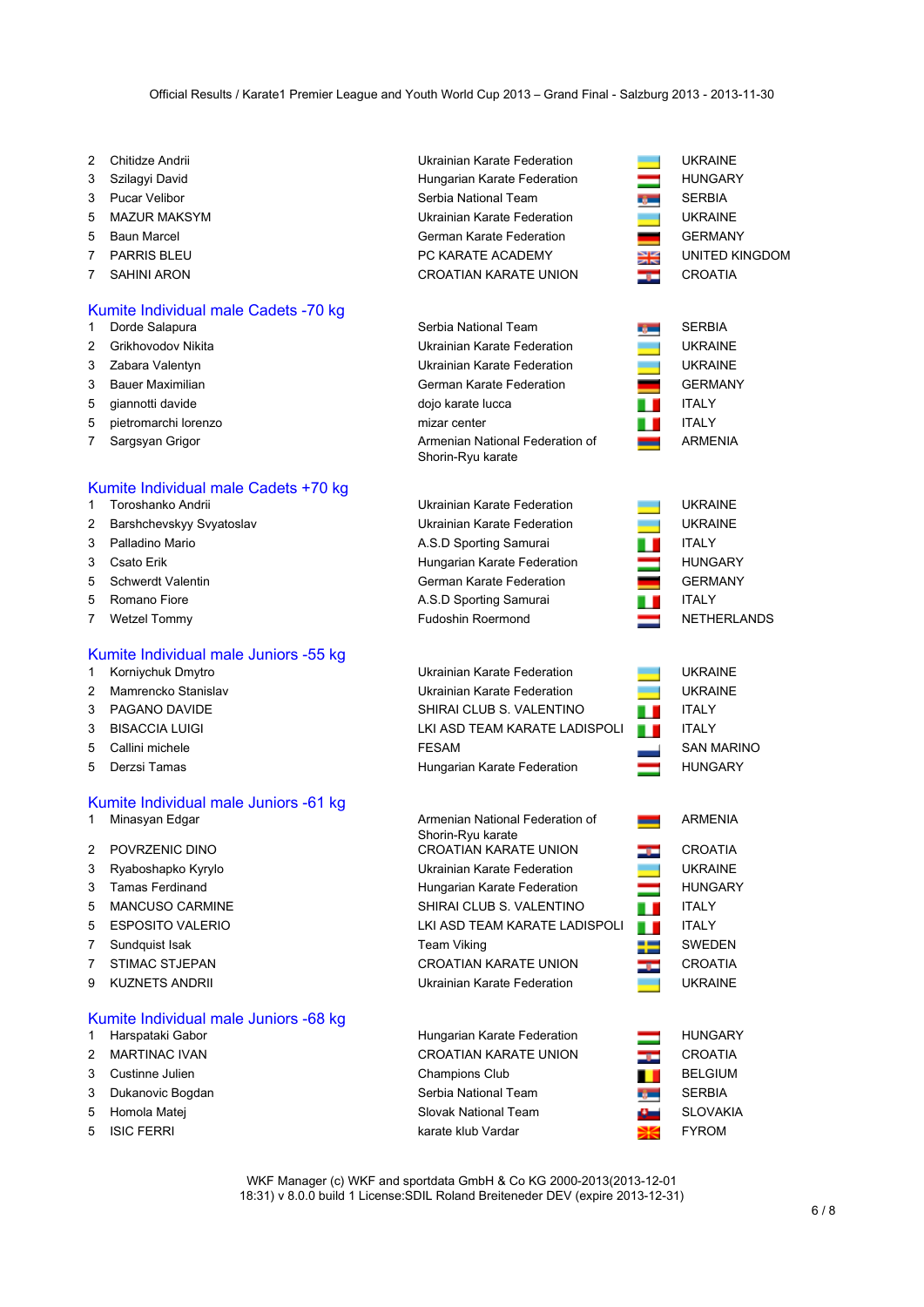- 
- 
- 

## Kumite Individual male Juniors -76 kg

- 
- 
- 
- 
- 
- 
- 
- 
- 

### Kumite Individual male Juniors +76 kg

- 
- 
- 
- 
- 
- 
- 
- 
- 
- 

### Kumite Individual male Seniors +84

- 
- 
- 
- 
- 
- 
- 
- 
- 
- 
- 
- 

### Kumite Individual male Seniors -60

- 
- 
- 
- 
- 
- 
- 
- 
- 
- 9 SEMENTSOV VITALI Ukrainian Karate Federation UKRAINE

7 Gasanli Magomed **National Accord Contract Contract Contract Ukrainian Karate Federation** Contract UKRAINE 7 Talon Carlo **ACADEMY PONTE DI PIAVE ASD** ITALY 9 Rettenbacher Robin **Salzburger Karateverband** AUSTRIA

- 1 Kmit Roman Ukrainian Karate Federation UKRAINE 2 Abild Ludvig Sportskarate.dk DENMARK 3 Bíreš Andrej Slovak National Team SLOVAKIA 3 Rušiti Ardit National Article Christianus Društvo za borilne veščine Piran National SLOVENIA 5 KELLAWAY JOE WIKF ENGLAND ENGLAND 5 Boryshchak Maksym Ukrainian Karate Federation UKRAINE 7 Misovic Bogdan Serbia National Team Serbia National Team SERBIA 7 Sargsyan Seryozha **Armenian National Federation of** Armenian National Federation of Shorin-Ryu karate<br>Kaizen Central 9 Taylor Ashley **Kaizen Central** Kaizen Central Assemblance Central ENGLAND
- 1 GREVTSOV Oleksander **Ukrainian Karate Federation** 2 Vodchyts Aliaksei and a state federation 1 and 2 and 2 and 2 and 2 and 2 and 2 and 2 and 2 and 3 and 3 and 3 and 4 and 4 and 4 and 4 and 4 and 4 and 4 and 4 and 4 and 4 and 4 and 4 and 4 and 4 and 4 and 4 and 4 and 4 and 3 Čongo Anes Champion BOSNIA AND HERZEGOVINA 3 Paabo Tanel Spordiklubi Budo 5 Timmermans Rob **Karate DO Bond Netherland** 5 Lardy Tyron\_Darnell Mater Construction Caracter DO Bond Netherland 7 Brajic Sebastian CENTRUM KK SWEDEN SERVERSEN SWEDEN CENTRUM KK 7 ŠUMANDL PATRIK SPORTNO DRUŠTVO GORICA 9 Otto Jamaal Uechi Ryu Nechells GB 9 BARAC FILIP CROATIAN KARATE UNION

1 BENDIAB SALIM **1 EXAMPLE 1 1 FRANCE 1 FRANCE 1 FRANCE** 2 Bitevic Slobodan Serbia National Team SERBIA 3 ZORICIC IVAN CROATIAN KARATE UNION CROATIAN KARATE UNION CROATIAN 5 Sheppard Moreno **Karate DO Bond Netherland** NETHERLANDS 5 MENGEL LAURI Falco ESTONIA 7 MOTOVYLIN YEVHEN **WELL ARE A CONTROLL STATE OF STATE CONTROLLY AND THE URRAINE** 7 Budihna Sebastjan Newsitan Karate klub Zalec Newsitan SLOVENIA 9 Arsovski Sashko Karate Klub Shtip FYROM Karate Klub Shtip Reserves Arsovski Sashko 9 GAJICA LEON **CROATIAN KARATE UNION THE CROATIAN** 

11 HOEHNE ENRICO **LY Brandenburg COMENT CONTROL** GERMANY

1 Pavlov Emil **Emil Communist Communist Communist Communist Communist Communist Communist Communist Communist Communist Communist Communist Communist Communist Communist Communist Communist Communist Communist Communist Co** 2 CRESCENZO ANGELO CHE SHIRAI CLUB S. VALENTINO IN THE ITALY 3 LOPES JOHAN **FRANCE french national team** FRANCE 3 FILIPOVYCH OLEG **Ukrainian Karate Federation** UKRAINE 5 BESENIC STJEPAN **CROATIAN KARATE UNION** THE CROATIAN CROATIAN KARATE UNION 5 AGOUDJIL SOFIANE **FRANCE** CACV KARATE **FRANCE** 7 Szebeni József **Hungarian Karate Federation** Hungarian Karate Federation **Hungarian Karate Federation** 7 Kapdebo Lorant **Hungarian Karate Federation** Hungarian Karate Federation **Hungarian Karate Federation** 9 TKEBUCHAVA DAVID alligator alligator and the state of the GEORGIA





|    | <b>UKRAINE</b>         |
|----|------------------------|
| ٠  | <b>BELARUS</b>         |
| Г  | BOSNIA AND HERZEGOVINA |
| ī  | <b>FSTONIA</b>         |
| Ē  | NFTHERI ANDS           |
| ij | <b>NETHERLANDS</b>     |
| ē  | <b>SWEDEN</b>          |
|    | SI OVENIA              |
| €  | UNITED KINGDOM         |
|    | CROATIA                |